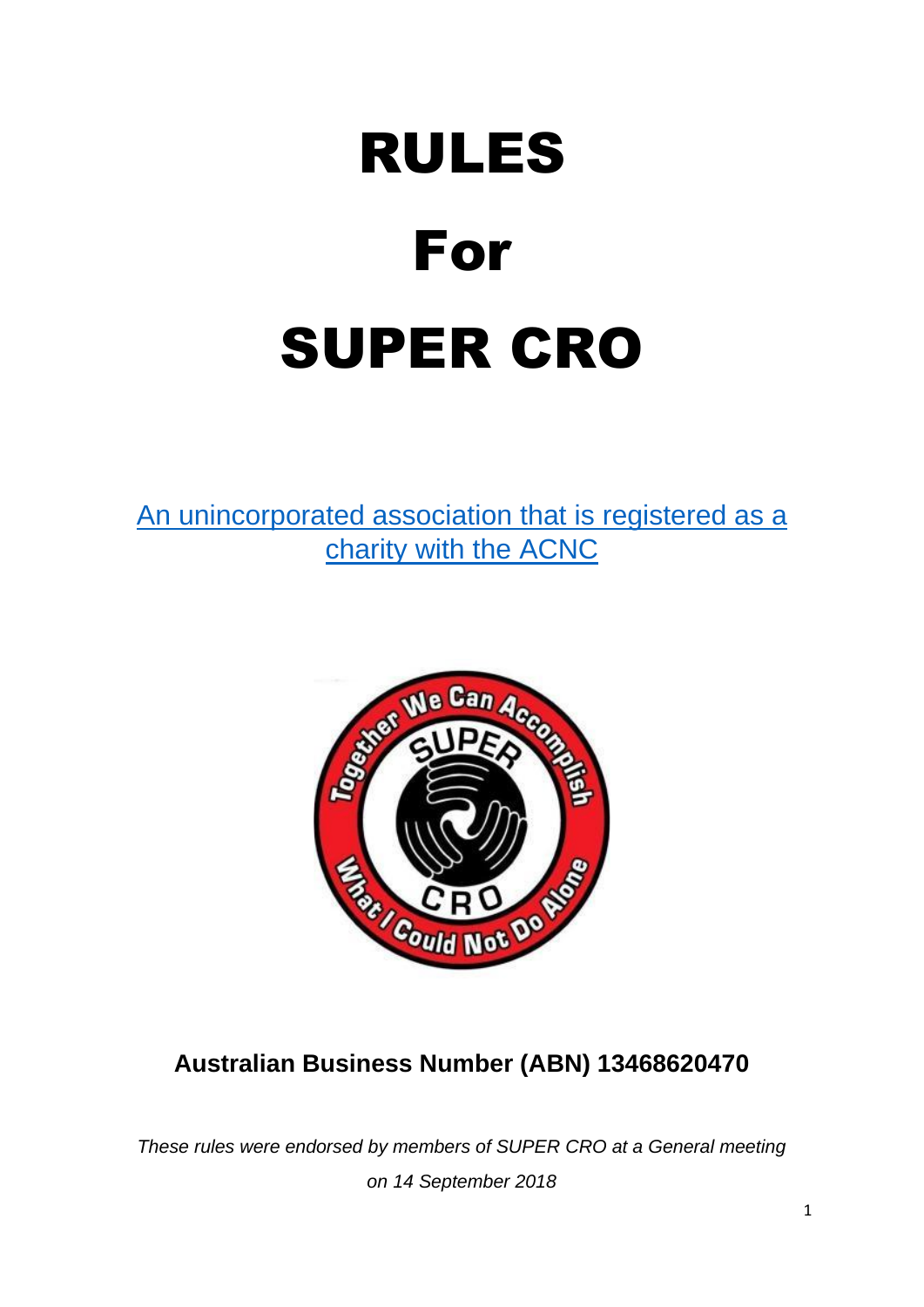#### **Contents**

| 1.    | <b>Definition</b>                             | 3              |
|-------|-----------------------------------------------|----------------|
| 2.    | Preliminary                                   | 4              |
| 3.    | <b>Alteration of Rules</b>                    | 4              |
| 4.    | Charitable purposes and not-for-profit status | 5              |
|       | <b>Advancing Health</b>                       | 5              |
|       | <b>Advancing Education</b>                    | 5              |
|       | Advocating                                    | 5              |
| Other |                                               | 5              |
| 5.    | Indemnity                                     | 6              |
| 6.    | <b>Funds and assets</b>                       | 6              |
| 7.    | Financial year                                | $\overline{7}$ |
| 8.    | Record-keeping                                | 7              |
| 9.    | Contracts                                     | 7              |
| 10.   | Membership                                    | 8              |
| 11.   | <b>Registry of Members</b>                    | 9              |
| 12.   | Members' access to documents                  | 9              |
| 13.   | The committee                                 | 11             |
| 14.   | Duties of the committee                       | 13             |
| 15.   | Committee meetings                            | 14             |
| 16.   | General meetings of members                   | 15             |
| 17.   | Dispute resolution process                    | 18             |
| 18.   | Discipline members                            | 18             |
| 19.   | Winding up                                    | 19             |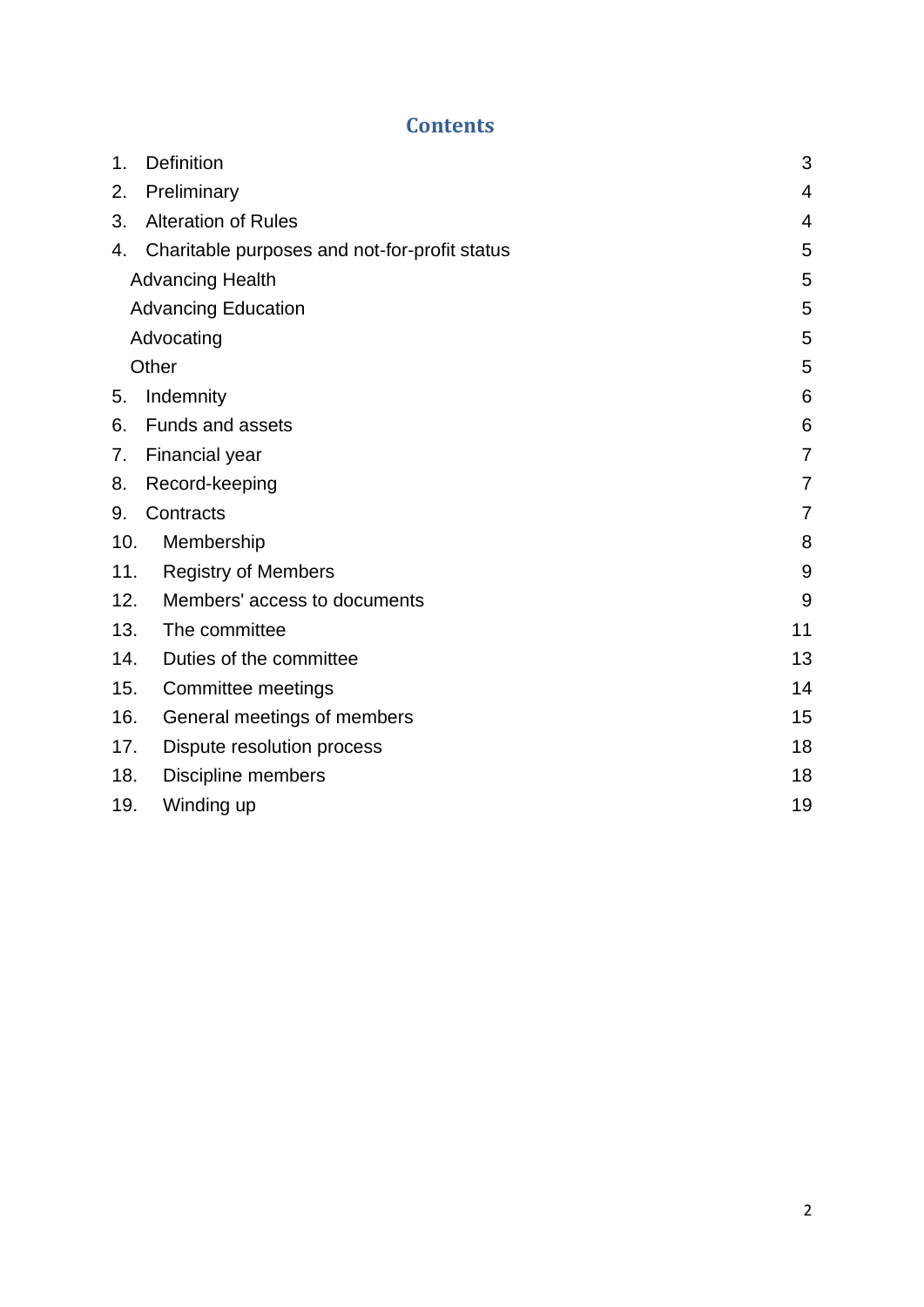## <span id="page-2-0"></span>1. Definition

In these rules, words and phrases have the meaning set out below:

- 1. ACNC means the Australian Charities and Not-for-profits Commission.
- 2. ACNC Act means Australian Charities and Not-for-profits Commission Act 2012

(Cth) as amended from time to time.

3. AGM means annual general meeting.

4. Association means the unincorporated association described in rule 2.

5. Committee and committee member(s) means the association's committee of management and the members of the committee of management respectively (see rule13).

6. General meeting means the meetings of members of the association as

described in rule 15, consisting of AGMs and special general meetings.

7. Purposes means the charitable purposes of the association as described in the rules

8. Registered charities means charities registered with the ACNC.

9. Special resolution means a resolution of members:

- Of which at least 21 days' notice of the meeting at which it will be considered has been given to members, and
- That is passed at a general meeting by 75% or more of the members voting (who are eligible to vote), voting in favour of it.

10 Community Health Services means *A recovery-oriented organization serving individuals that self-identity as having lived experience with mental health distress, trauma background and/or substance use issues based on the principles of mutual peer support*

11. Consumer means *individuals that self-identity as having lived experience with mental health distress, trauma background and/or substance use issues based on the principles of mutual peer support*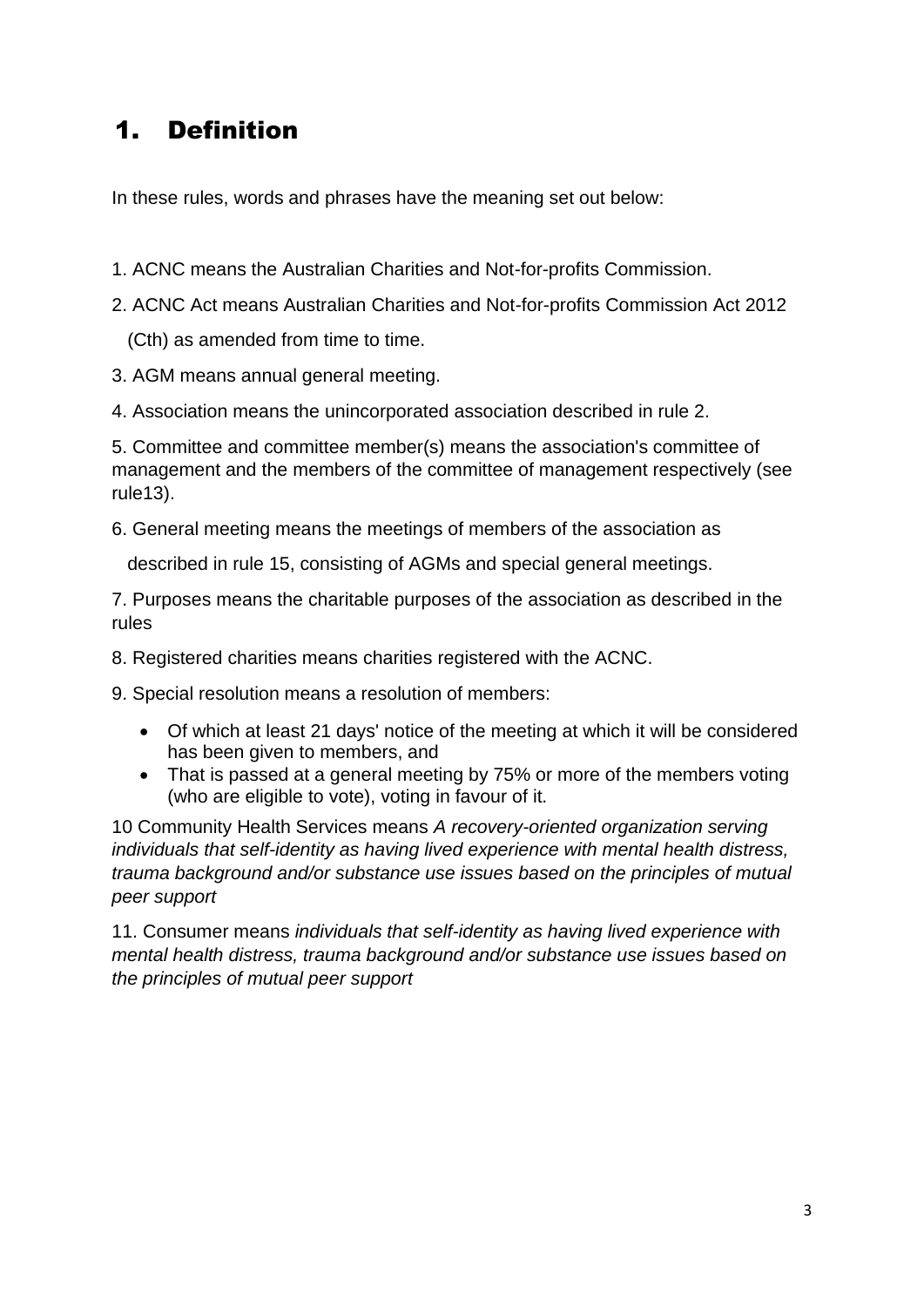#### <span id="page-3-0"></span>2. Preliminary

.

The name of the association is SUPER CRO.

The association is unincorporated.

The association is established to be, and continue as, a charity.

These rules are intended to be binding on members of the association and enforceable by courts in Australia.

## <span id="page-3-1"></span>3. Alteration of Rules

- 1. Subject to rule 3.2 below, these rules may be changed, added to, or replaced by special resolution of the association's members at a general meeting. This includes a change to the association's name.
- 2. The members must not pass a special resolution that amends these rules if passing it causes the association to no longer be a charity.
- 3. The association may do all things that help it to achieve these purposes, in accordance with these rules.
- 4. The association and its committee may only do things and use the income and assets of the association (including those held on trust for the association or its purposes as stated in these rules).
- 5. The association must operate consistently with legal requirements for registered charities.
- 6. The association must not distribute any income or assets, directly or indirectly, to its members.

1. Rule 3.6 does not stop the association from doing the following things, provided they are done in good faith (fairly and honestly):

2. paying a member for goods or services they have provided or expenses they

 have properly incurred at fair and reasonable rates or rates more favourable to the association, or

3. making a payment or providing a benefit to a member in carrying out the association's charitable purpose(s).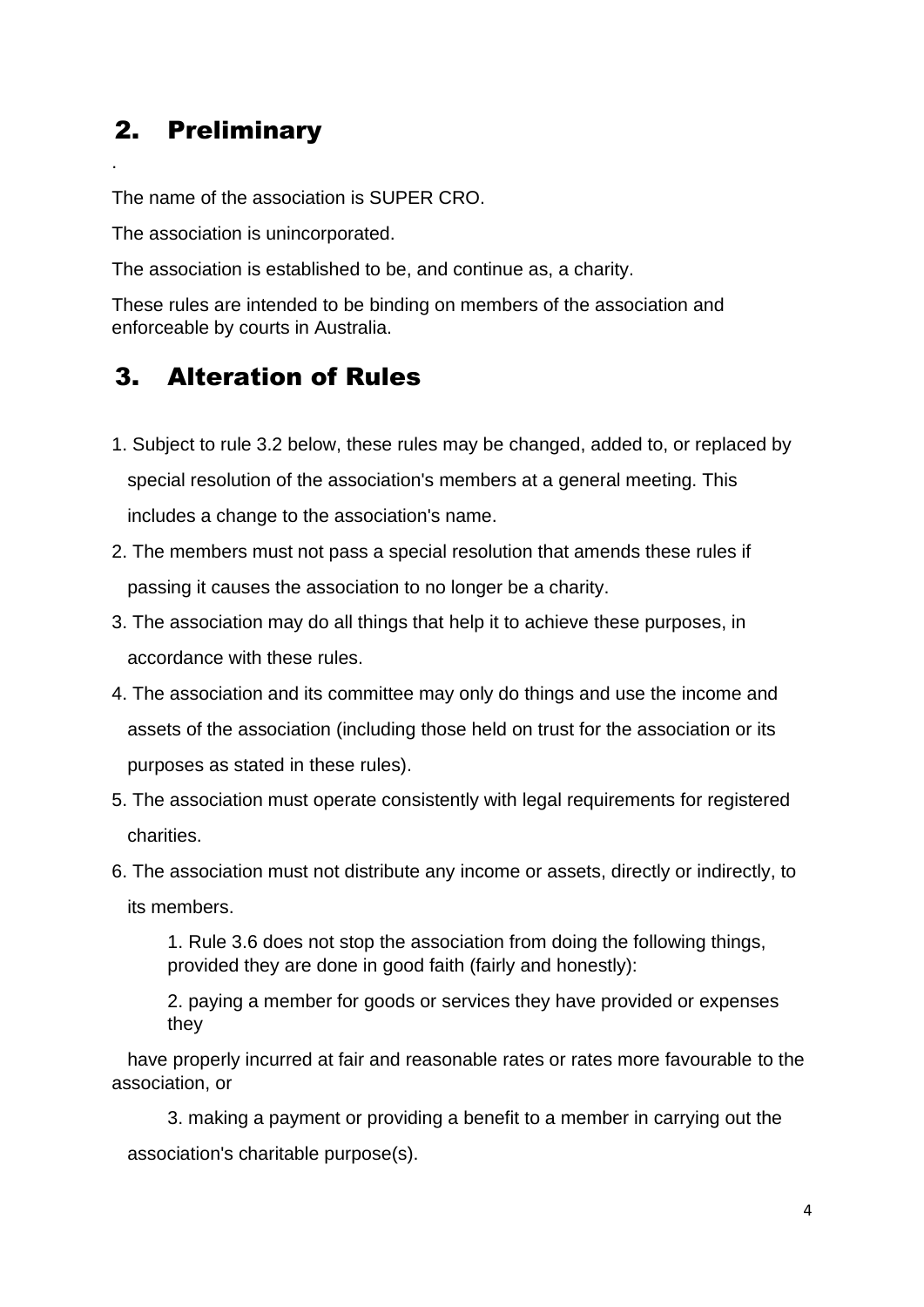## <span id="page-4-0"></span>4. Charitable purposes and not-for-profit status

1. The association (Super CRO) is established to be a charity and will pursue the following charitable purposes in respect of the distress of mental illness or trauma:

#### <span id="page-4-1"></span>Advancing Health

2. Advancing the health of individuals with lived experience of mental distress or

trauma (consumers) by undertaking any of the following activities:

2.1. providing community health services focused on the treatment of and recovery from mental distress or trauma;

2.2. facilitating access to the services in 2.1) above;

2.3. providing patient transport services to and from community health centres where necessary;

2.4. providing training for medical professionals regarding the most recent developments in best practice for consumers

#### <span id="page-4-2"></span>Advancing Education

3. Creating an online library for consumers and their carers, family and friends at www.recovery-box.com; and other social media the committee chooses to use

4. Creating a public museum which is focused on the development and history of Consumer Run Organisations.

#### <span id="page-4-3"></span>Advocating

5. Supporting or opposing a change to any law, policy or practice in the Commonwealth, a state, a territory or another country which impacts on consumers, in particular, opposing Section 195 of the NSW Mental Health Act (2007), namely, The provisions of sections 3, 68 and 105 are intended to give guidance in the administration of this Act and do not create, or confer on any person, any right or entitlement enforceable at law.

#### <span id="page-4-4"></span>**Other**

6. Other similar purposes beneficial to consumers and/or the general public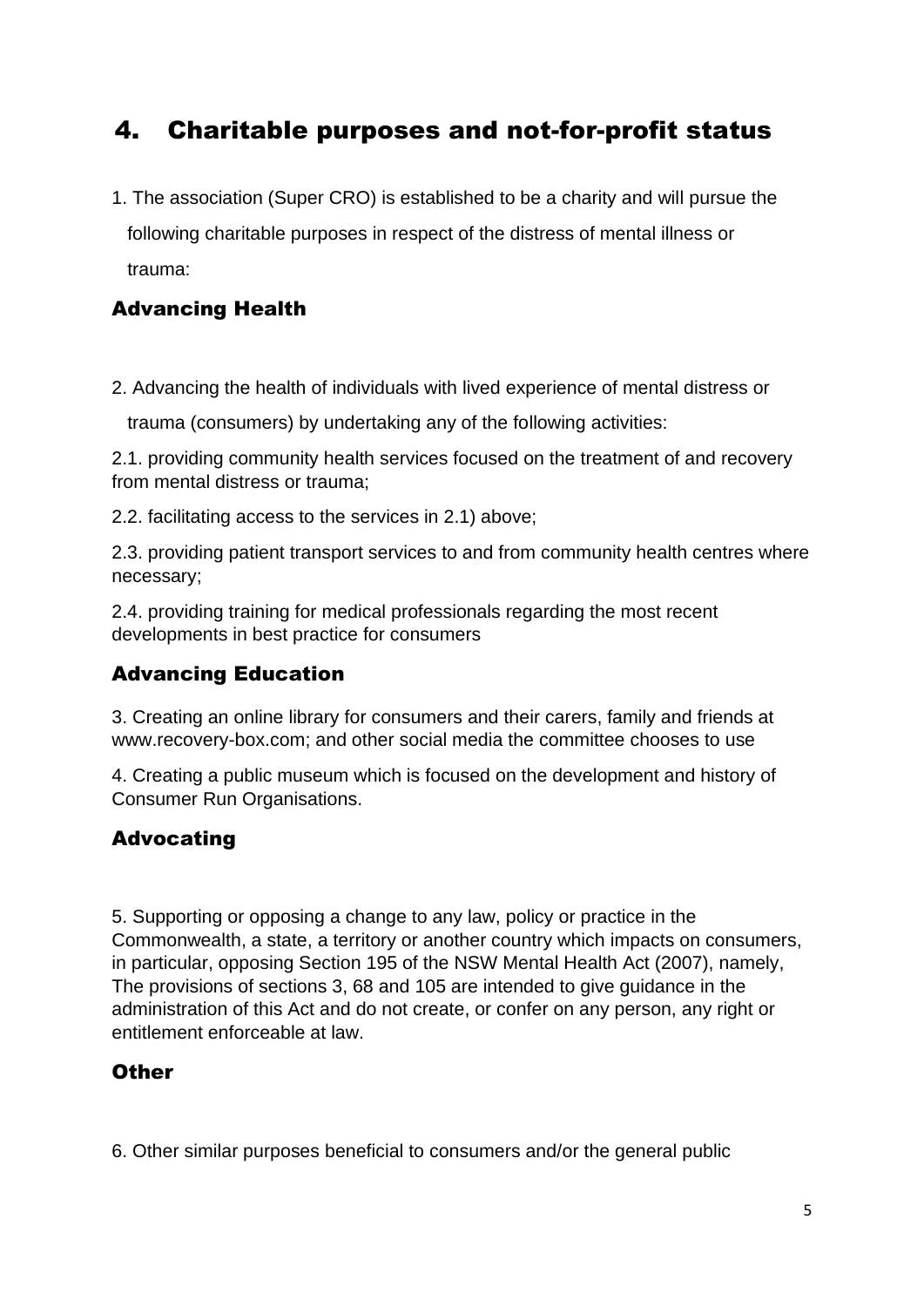## <span id="page-5-0"></span>5. Indemnity

1. To the extent possible under law, members (including committee members) are entitled to be indemnified out of the assets held for the association for any debts or liabilities incurred personally by a member when acting on behalf of the association, so long as the member was:

- authorised by the association to take that action, and
- acting in good faith (fairly and honestly) and in the best interests of the association.

This indemnity is a continuing obligation and is enforceable by a person even if that person is no longer a member of the association. This indemnity only applies to the extent that the person is not otherwise entitled to be indemnified and is not actually indemnified by another person (including an insurer under an insurance policy).

To the extent permitted by law, and if the committee considers it appropriate, the association may pay or agree to pay a premium for a contract insuring a person who is or has been a member of the association (including a committee member) against any liability incurred by that person as a member of the association (including as a committee member).

#### <span id="page-5-1"></span>6. Funds and assets

- 1. The committee must establish policies about the holding and management of funds and assets on behalf of the association or its purposes, and that set out who oversees these funds and assets and who can make decisions about them.
- 2. The association must satisfy any obligations that apply to the use of assets over which a trust exists.
- 3. The association can receive funding from:
	- joining and annual membership fees
	- donations
	- grants
	- fundraising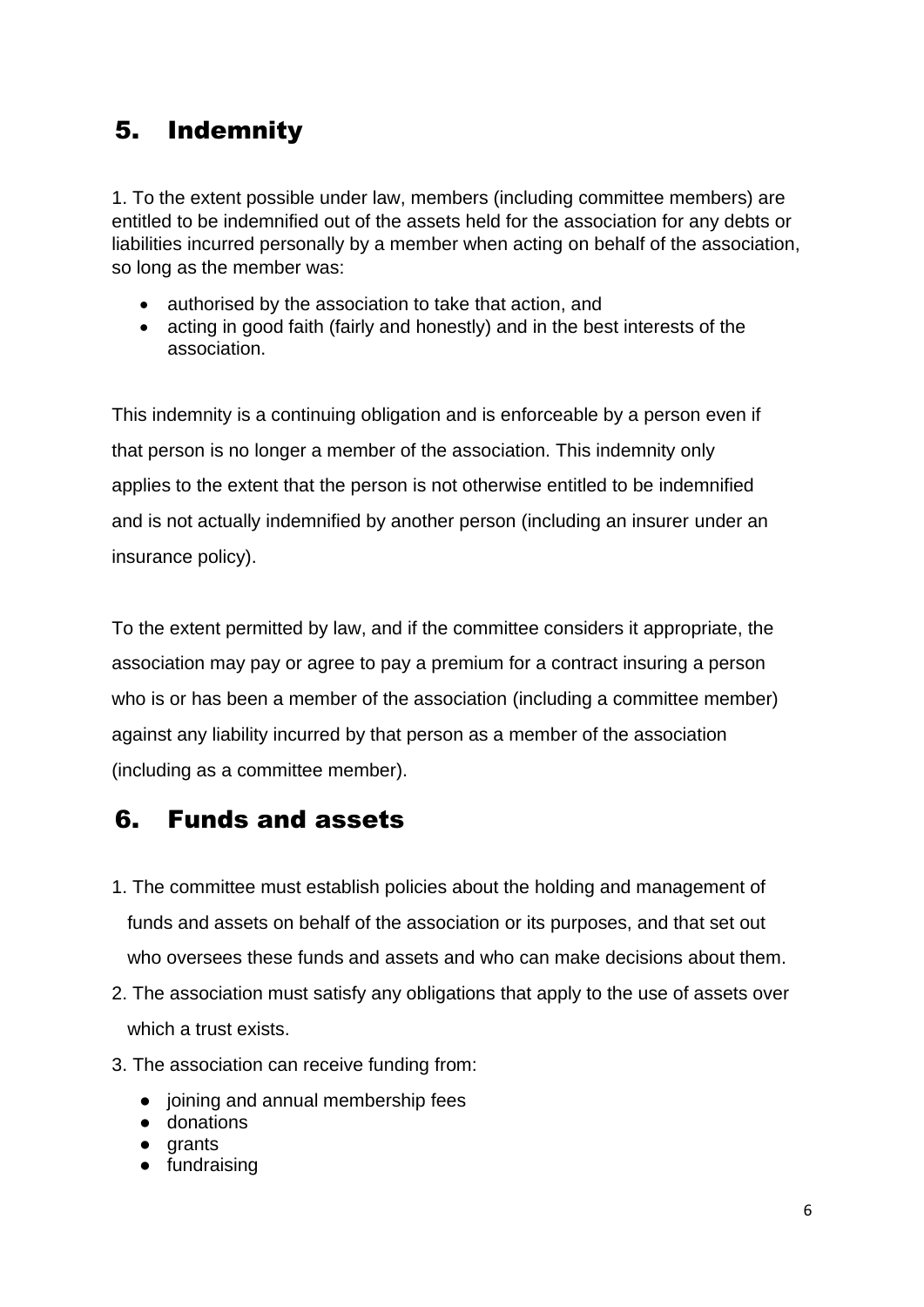- interest, and
- any other lawful sources approved by the committee that are consistent with furthering the association's purposes.

## <span id="page-6-0"></span>7. Financial year

1. The financial year of the association is from 1 July to 30 June, unless the committee passes a resolution to change the financial year.

## <span id="page-6-1"></span>8. Record-keeping

- 1. The association must make and keep written financial records that:
	- correctly record and explain the association's transactions and financial position and performance, and
		- enable true and fair financial statements to be prepared and to be audited.
- 2. The association must also keep written records that correctly record its operations, and be able to produce these records if required by law.
- 3. The association must retain its records for at least seven years, or as otherwise required by the ACNC Act or any other laws that may apply (for example, taxation law).
- 4. The committee members must take reasonable steps to ensure that the association's records are kept safe.

# <span id="page-6-2"></span>9. Contracts

- 1. As an unincorporated association, the association cannot enter into contracts in its own name but only in the collective names of three or more individuals appointed by the committee.
- 2. The individuals who enter into the contract under the previous rule may elect to re-execute a contract if one or more of the individuals is no longer a member of the association, in which case the committee shall appoint one or more individuals in their place.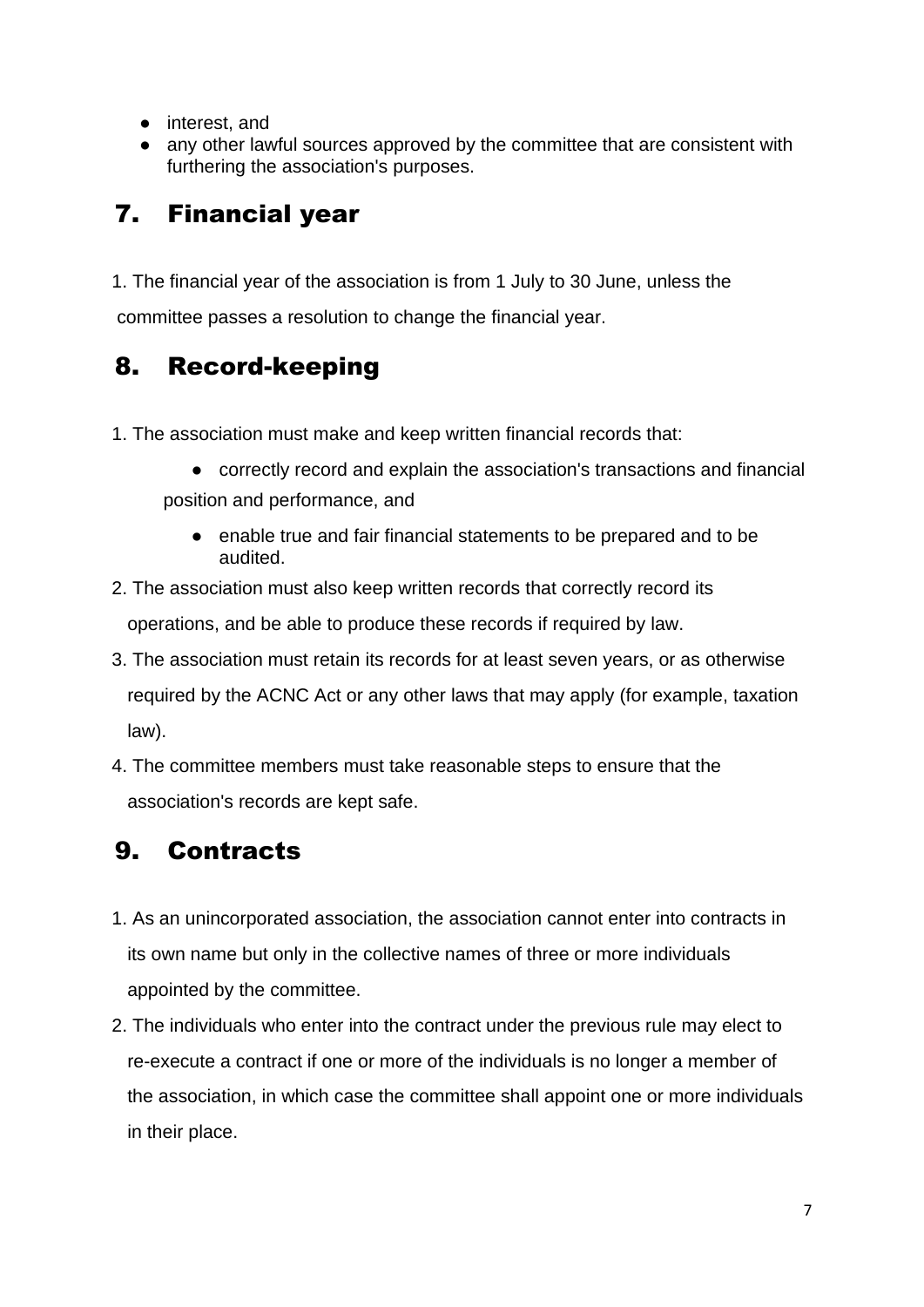#### <span id="page-7-0"></span>10. Membership

1. Membership is open to anyone who supports the purposes and agrees to be

bound by these rules any such person can apply to join the association either as

a Active Member, Associate Member or Friend of the SUPER CRO. Active

Membership = free, Associate Membership =  $$20.00$ . Friends of the SUPER

 $CRO = $50.00$ 

- An Active Member is a person with lived experience of mental distress or trauma background who is actively involved in the day to day activities of SUPER CRO.
- An Associate Member is a person with lived experience of mental distress or trauma background who does not want to be actively involved in running the SUPER CRO. Associate members are eligible to become active members by notifying and receiving confirmation from the Secretary of SUPER CRO
- A Friend is anybody who supports the purpose of the SUPER CRO, however they cannot vote or move a motion at meetings of the SUPER CRO.

2. The committee decides the process for receiving and approving or rejecting membership applications.

3. After the committee has approved or rejected a membership application, the

committee must write to the applicant within 30 days to tell them whether their

 application was approved or rejected. If an application is rejected, the association does not have to give reasons.

4. The committee can propose to set or change joining fees and membership fees

for members. Joining and membership fee proposals must be approved by a

majority of members voting at a general meeting.

- 5. Members must pay any membership fee and any unpaid joining fee within one month of being asked. If a member does not pay in time, their membership may be suspended by the committee. If the member does not pay all amounts owing within six months of their membership being suspended, their membership may be cancelled by the committee.
- 6. When membership is suspended, a member cannot exercise their members' rights such as voting at a general meeting.
- 7. A person immediately stops being a member if:
	- their membership is cancelled under these rules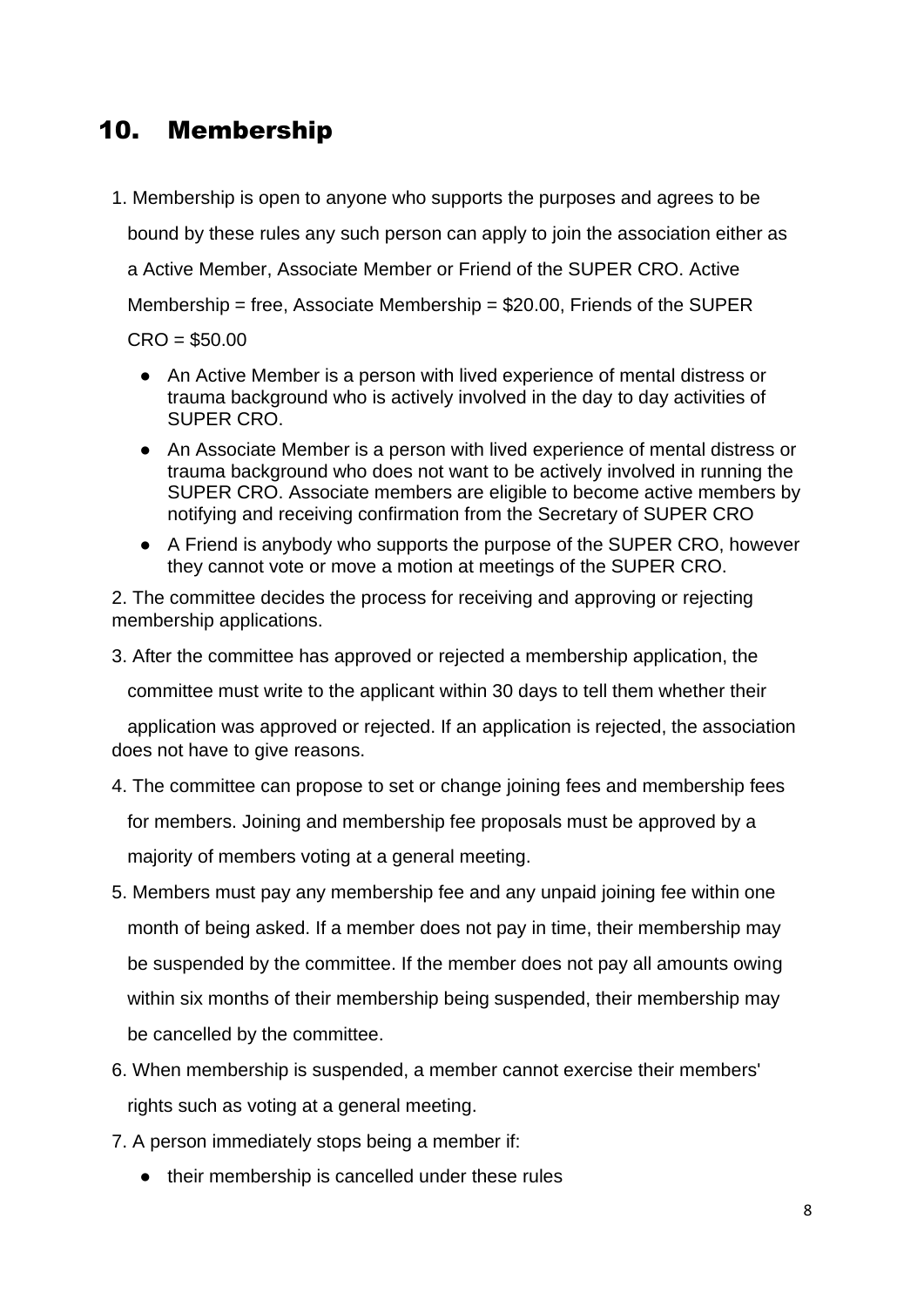- they resign by writing to the committee; or
- they die.

8. If a member resigns, the association is not required to refund any joining and membership fees already paid.

## <span id="page-8-0"></span>11. Registry of Members

- 1. The association must maintain a register of members.
- 2. Members' names and contact details (an email address is sufficient instead of other contact details, if the committee approve this) must be entered in the register of members when membership is approved. A person becomes a member when their name is entered on the register.
- 3. The committee must record the date that a person stops being a member of the association in the register of members as soon as possible after the person stops being a member.
- 4. If a member requests that access to their details on the register of members be restricted, the committee may decide whether access will be restricted and will notify the member of its decision.

## <span id="page-8-1"></span>12. Members' access to documents

- 1. A member may make reasonable requests to inspect (at a reasonable time) the:
	- rules of the association
	- general meeting minutes, and
	- register of members.

A member may make reasonable requests for copies of the documents

requested under rule 14.1. The association can charge a reasonable fee for

providing copies. Members may only use information that is accessed in accordance with rule 14.1 for lawful and proper purposes related to the association. Subject to rule 14.1, the association must provide access to documents or copies requested under rules 14.1 within a reasonable time.

The association can refuse to provide access or copies, or provide only limited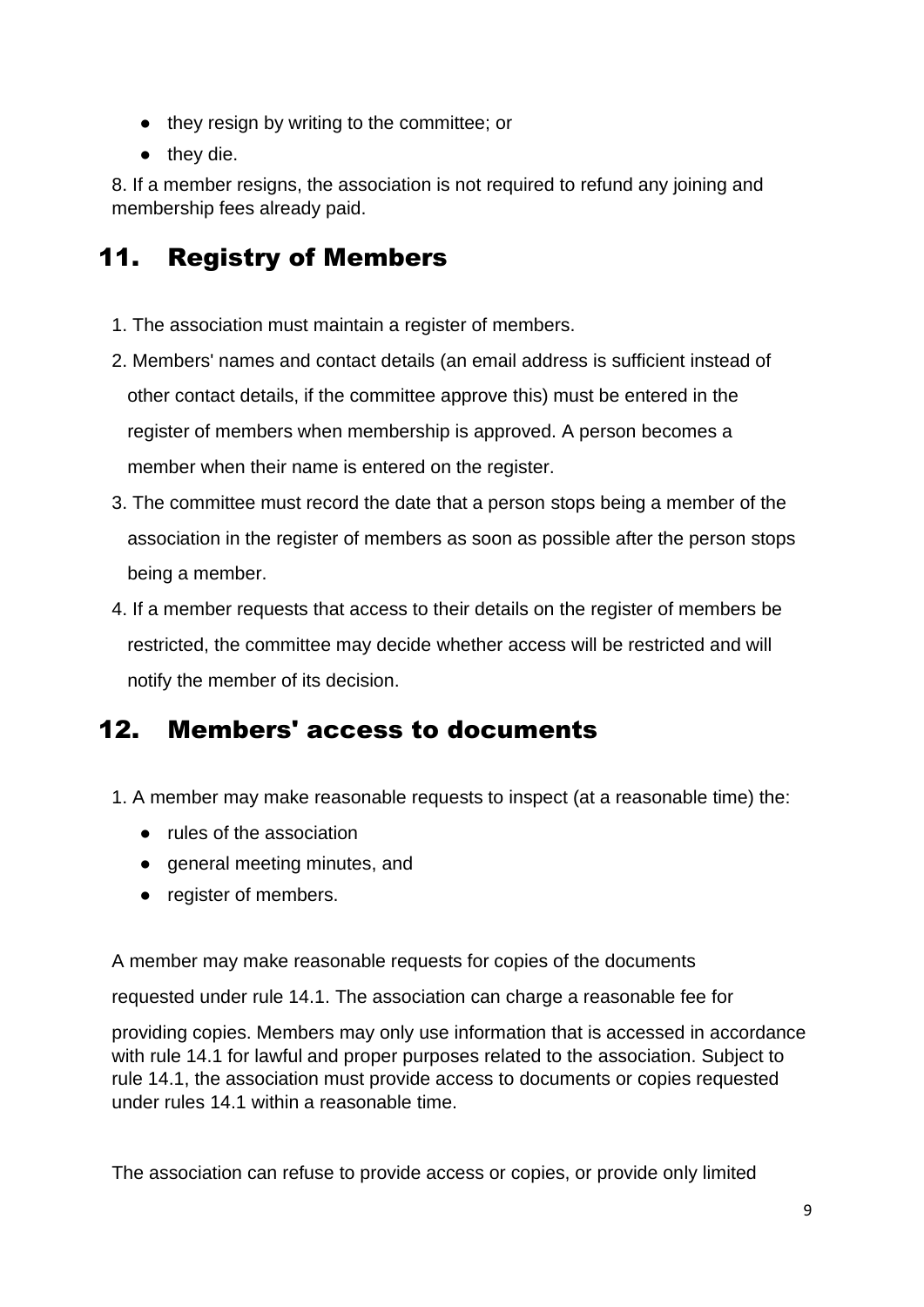access, if the documents contain confidential, personal, employment, commercial or legal matters, or if granting the request would breach a law or could cause damage or harm to the association, or if the request is otherwise unreasonable. Members cannot inspect or get copies of committee meeting minutes or parts of the minutes, unless the committee specifically allows it.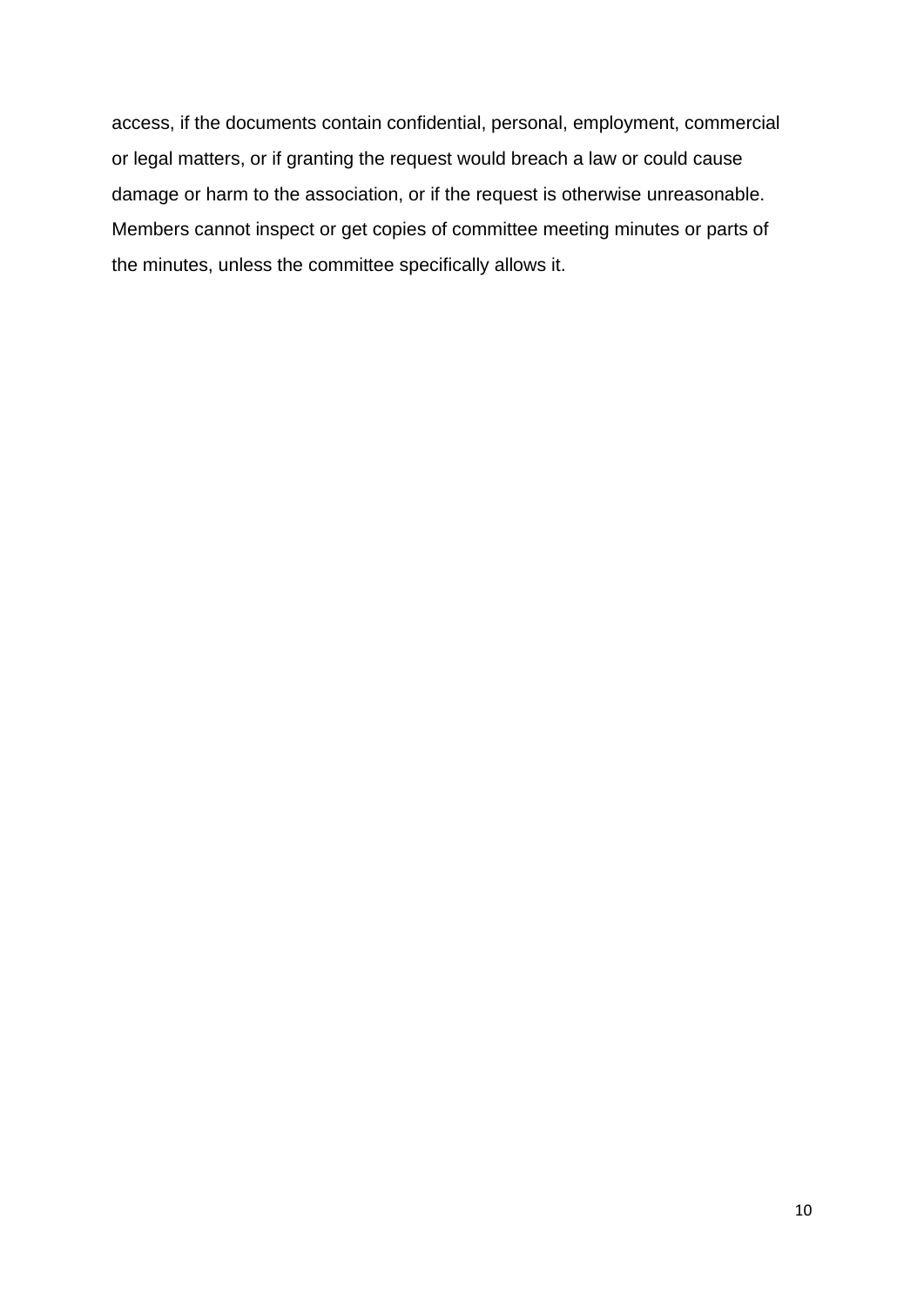#### <span id="page-10-0"></span>13. The committee

- 1. The association is governed by the committee that is made up of committee members. The role of the committee is to ensure that the association is responsibly managed and pursues its purposes.
- 2. The committee can exercise all powers and functions of the association (consistently with these rules, relevant Australian laws and requirements for registered charities), except for powers and functions that the members are required to exercise at a general meeting (under these rules, relevant Australian laws or requirements for registered charities).
- 3. The committee can delegate any of its powers and functions to a committee member, a sub-committee, a staff member or a member, other than the power of delegation or a duty that applies to the committee or particular committee member under Australian laws.
- 4. Committee members are elected by a ballot of members of the association at a general meeting.
- 5. The committee is made up of a minimum of four committee members.
	- Chairperson
	- Vice Chairperson
	- Secretary
	- Treasurer
- 6. At the first committee meeting after each AGM, the committee must appoint a committee member as Chairperson (Chair).
- 7. The committee may appoint and remove committee members to and from any positions (such as Chairperson, Deputy Chairperson, Treasurer and Secretary) and decide their responsibilities in those roles.
- 8. Each committee member finishes their time on the committee at the end of the next AGM after they were appointed, but they can be elected again.
- 9. A member can nominate to be on the committee by writing to the committee or at a general meeting where an election for the committee is held. Another member must support their nomination.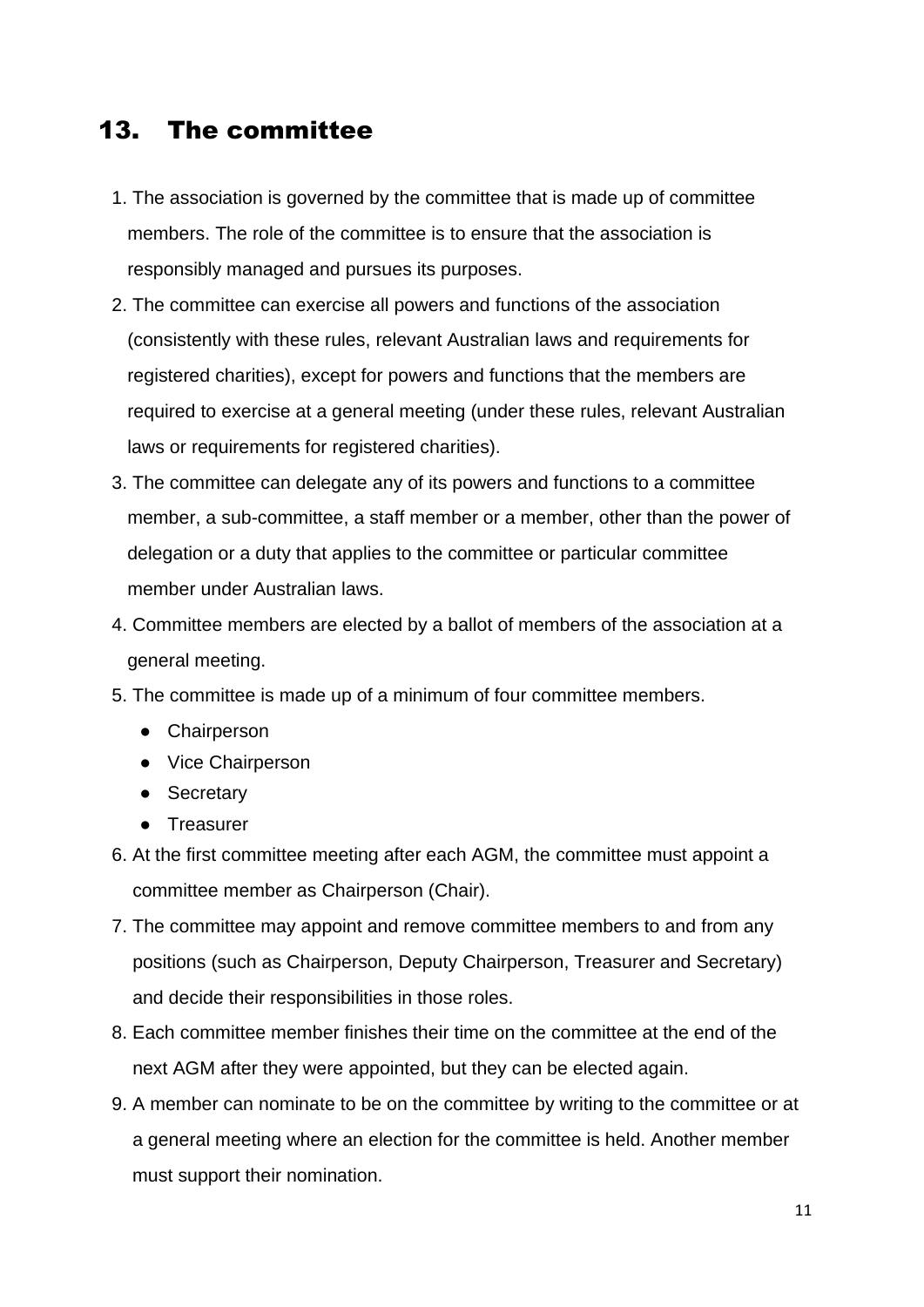- 10. To be eligible to be a committee member, a person:
	- 10.1. must not be ineligible to be a responsible person under the ACNC Act
	- 10.2. must be a member under rule 13.2
	- 10.3. must give the association their signed consent to act as a committee member of the association, and
	- 10.4. must be a member of the association at the time of their nomination, appointment, and for the duration of their time on the committee.
- 11. If the number of eligible applicants nominated to be committee members is equal to the number of committee members required, the chair may declare the positions filled without holding a ballot.
- 12. A committee member stops being on the committee if they:
	- resign, by writing to the committee
	- stop being a member of the association
	- are removed by a resolution of members of the association
	- are absent without the consent of the committee from all meetings of the committee held during a period of six months
	- become ineligible to be a responsible entity (committee member) under the ACNC Act, or die.
- 13. If a committee member stops being on the committee before the next AGM, the committee can temporarily appoint a member of the association to fill the vacancy on the committee until the next AGM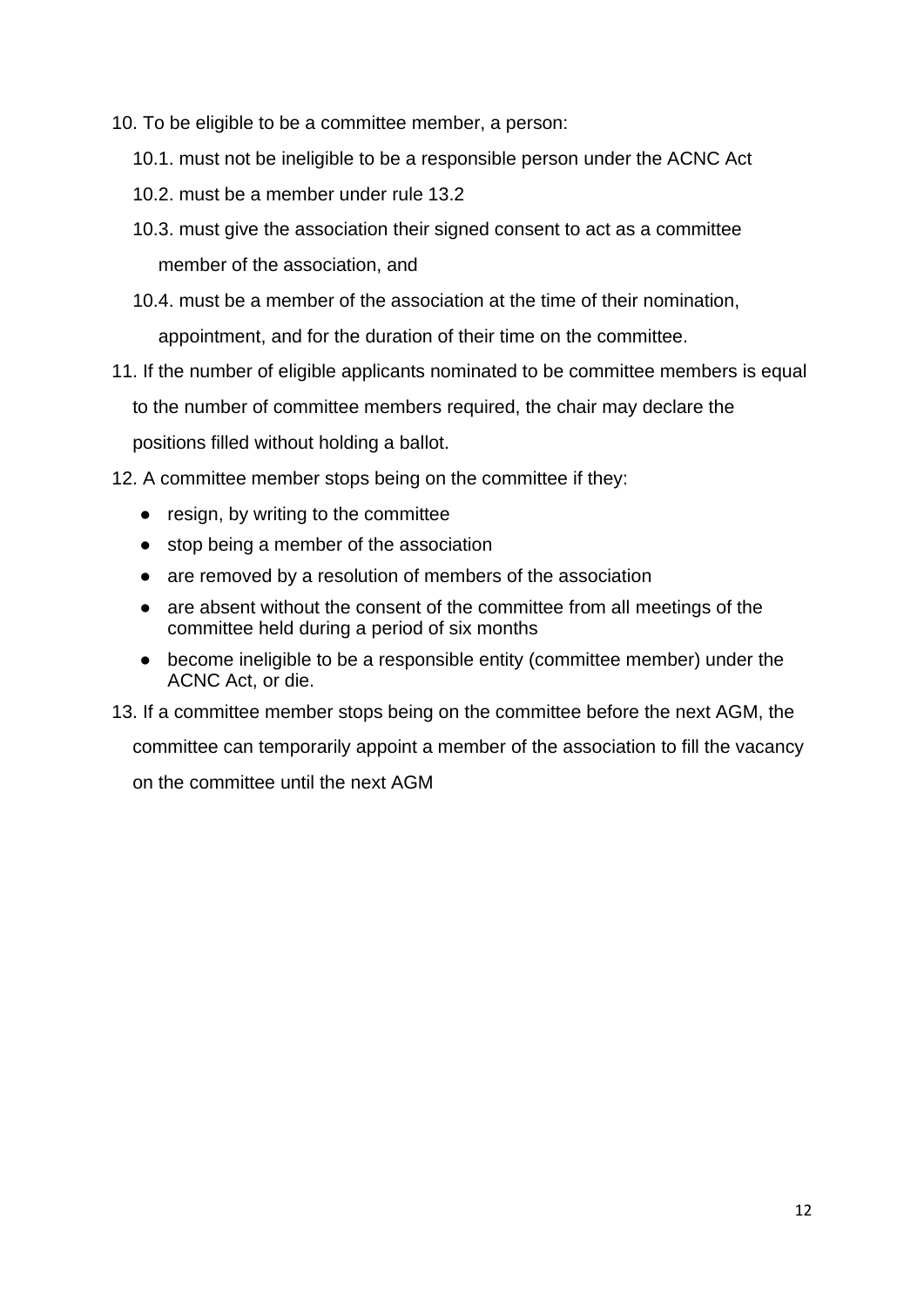## <span id="page-12-0"></span>14. Duties of the committee

1. Among its other responsibilities, the committee is responsible for making sure

that:

- accurate minutes of general meetings and committee meetings are made and kept
- other records are kept in accordance with rules 14.1, and
- documents of the association are made available to members in accordance with rules 14.1.

Committee members must:

- comply with their legal duties under Australian laws and ensure that the association complies with its duties under Australian laws, and
- meet the requirements for responsible entities (committee members) of registered charities and comply with the duties described in governance standard 5 of the regulations made under the ACNC Act which are:
	- $\circ$  to exercise their powers and discharge their duties with the degree of care and diligence that a reasonable individual would exercise if they were a committee member of the association
	- o to act in good faith (fairly and honestly) in the best interests of the association and to further the charitable purpose(s) of the association set out in rule 4,
	- o not to misuse their position as a committee member
	- $\circ$  not to misuse information they gain in their role as a committee member
	- o to disclose any perceived or actual material conflicts of interest
	- $\circ$  to ensure that the financial affairs of the association are managed responsibly, and
	- o not to allow the association to operate while it is insolvent.

3. For clarity, rule 16.1 is intended to require compliance with the ACNC governance standards as amended or modified from time to time.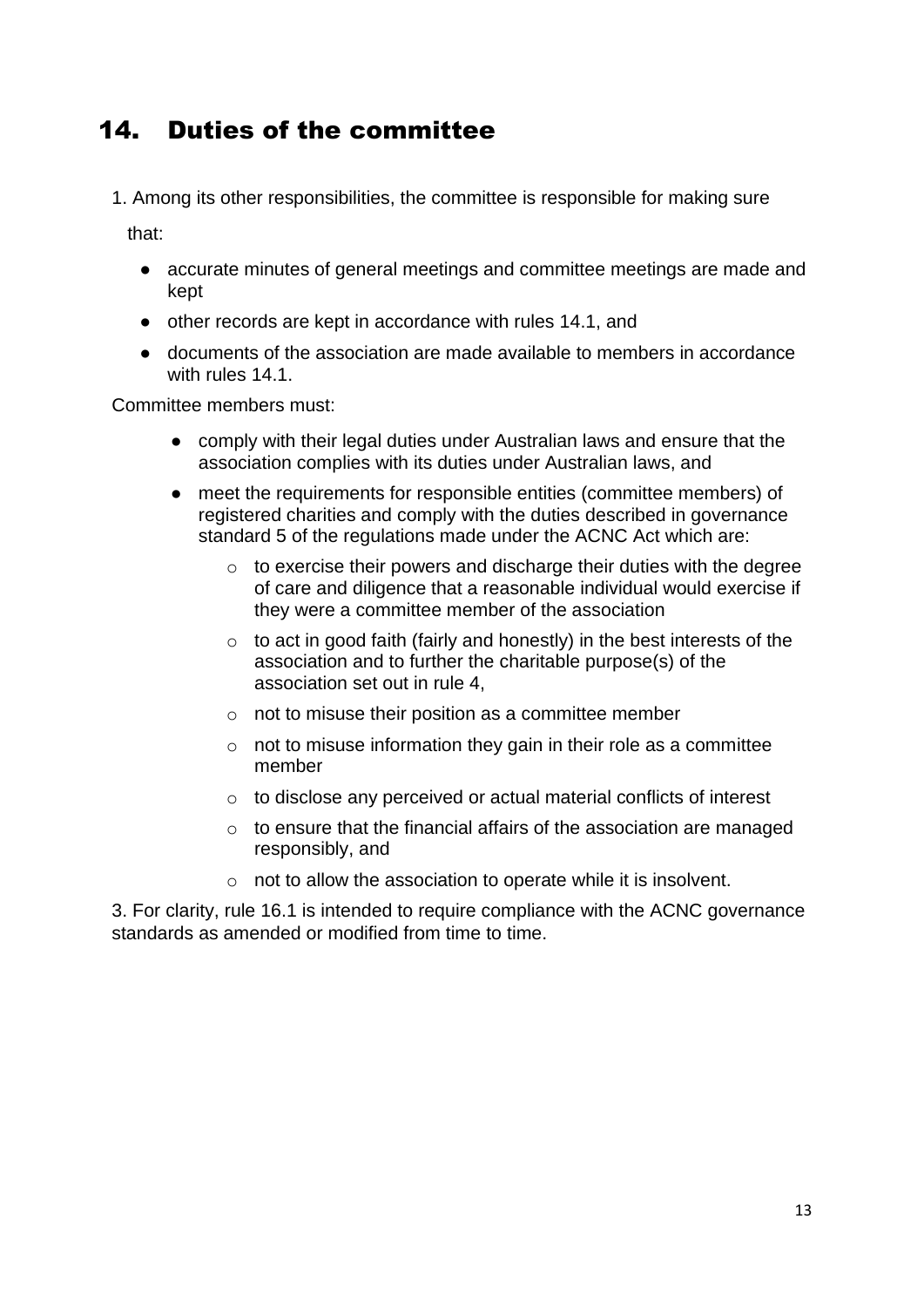#### <span id="page-13-0"></span>15. Committee meetings

- 1. A committee member can call a meeting by giving seven days' notice of a meeting to committee members unless the meeting is an urgent meeting (in which case reasonable notice must be given).
- 2. The committee can decide how often it meets, and the way in which it meets, including by allowing committee members to attend through technology, so long as it allows everyone to communicate.
- 3. The Chair will chair committee meetings. If the Chair does not attend, the committee members can choose who will chair that meeting.
- 4. A resolution is passed if more than half of the committee members voting at the committee meeting vote in favour of the resolution.
- 5. A majority (more than half) of committee members must be present (either in person or through the use of technology) for the meeting to be validly held (this is the quorum for committee meetings).
- 6. The committee can allow circular resolutions. To pass a circular resolution, each committee member must agree to it in writing, including by email or other electronic communication, and it is passed once the last committee member has agreed to it.
- 7. If there are an even number of committee members considering a resolution and the voting for and against the resolution is tied, the Chair may exercise an additional vote.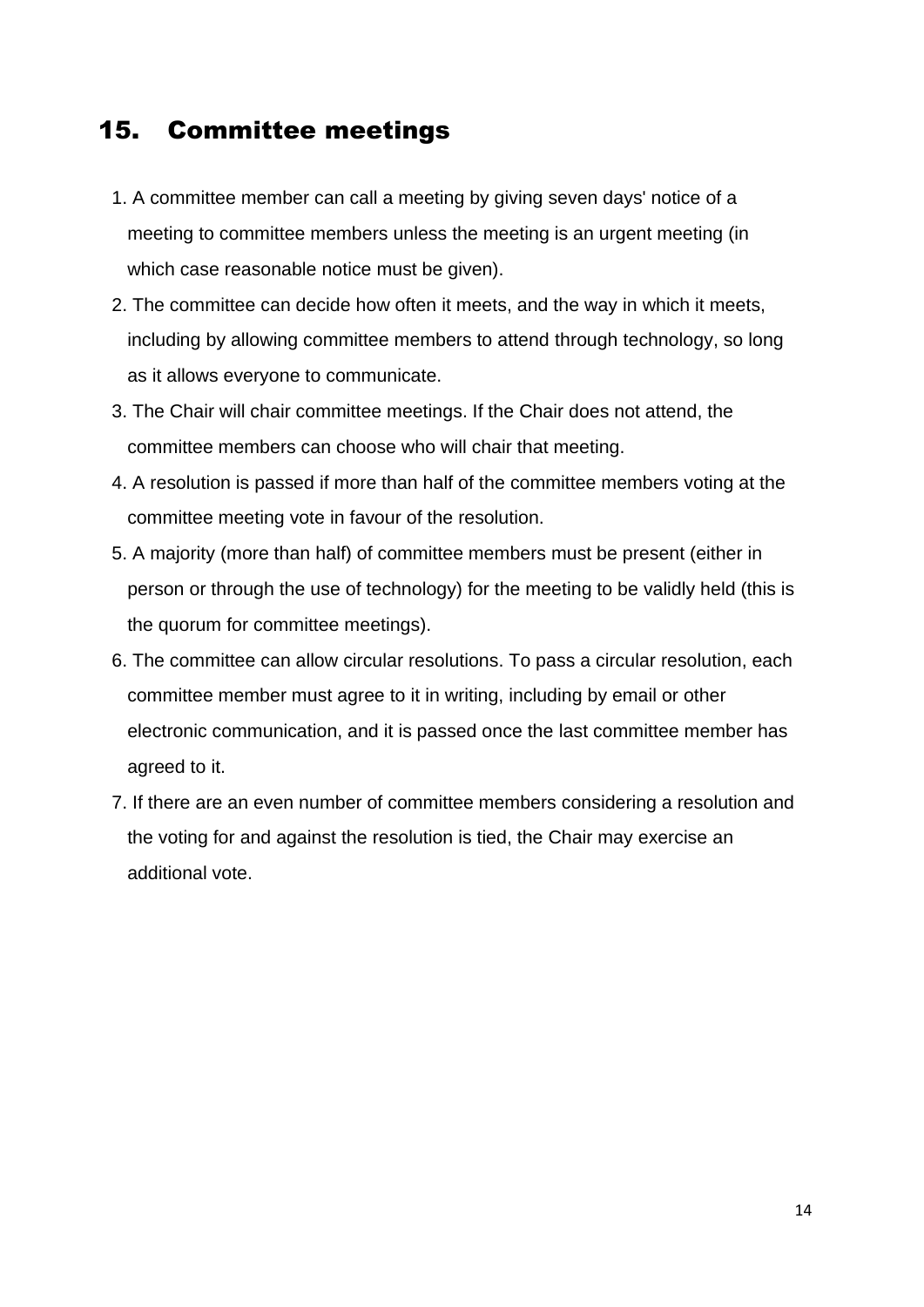#### <span id="page-14-0"></span>16. General meetings of members

- 1. General meetings of members can be called by the committee. The committee must call a general meeting if requested by a group of members making up at least 10% of members who are entitled to vote at general meetings. The members must state in the request any resolution to be proposed at the meeting.
- 2. If the committee does not call and hold a meeting where requested to do so under rule 1 within two months of the request, 50% or more of the members who made the request may call and arrange to hold a general meeting. The meeting must be held within three months from the time the request was made and as far as possible, should follow the procedures for calling general meetings set out in these rules. The members are entitled to claim any reasonable expenses that they incur in calling the meeting from the assets of the association.
- 3. At least 10% of the members that are entitled to vote at the meeting must be present at a general meeting (either in person or through technology that allows for clear and simultaneous (interactive) communication of all meeting participants), for the meeting to be held (this is the quorum for general meetings).
- 4. Written notice of general meetings must be provided to all members (and the association's auditor or reviewer, if one is appointed) at least 21 days before the meeting. Notice to members must be sent to the members' contact addresses listed on the register of members.
- 5. Any notice of general meetings must include the meeting details (including whether the meeting is to be held in two or more places and the technology that will be used to facilitate this), proposed issues to be discussed and resolutions to be moved at that meeting.
- 6. The association must hold its first AGM within 18 months of being formed. After that the association must hold an AGM at least once in every calendar year, at which it provides reports to members about the financial position and activities of the association.
- 7. The ordinary business of the AGM is to confirm the minutes of the previous AGM,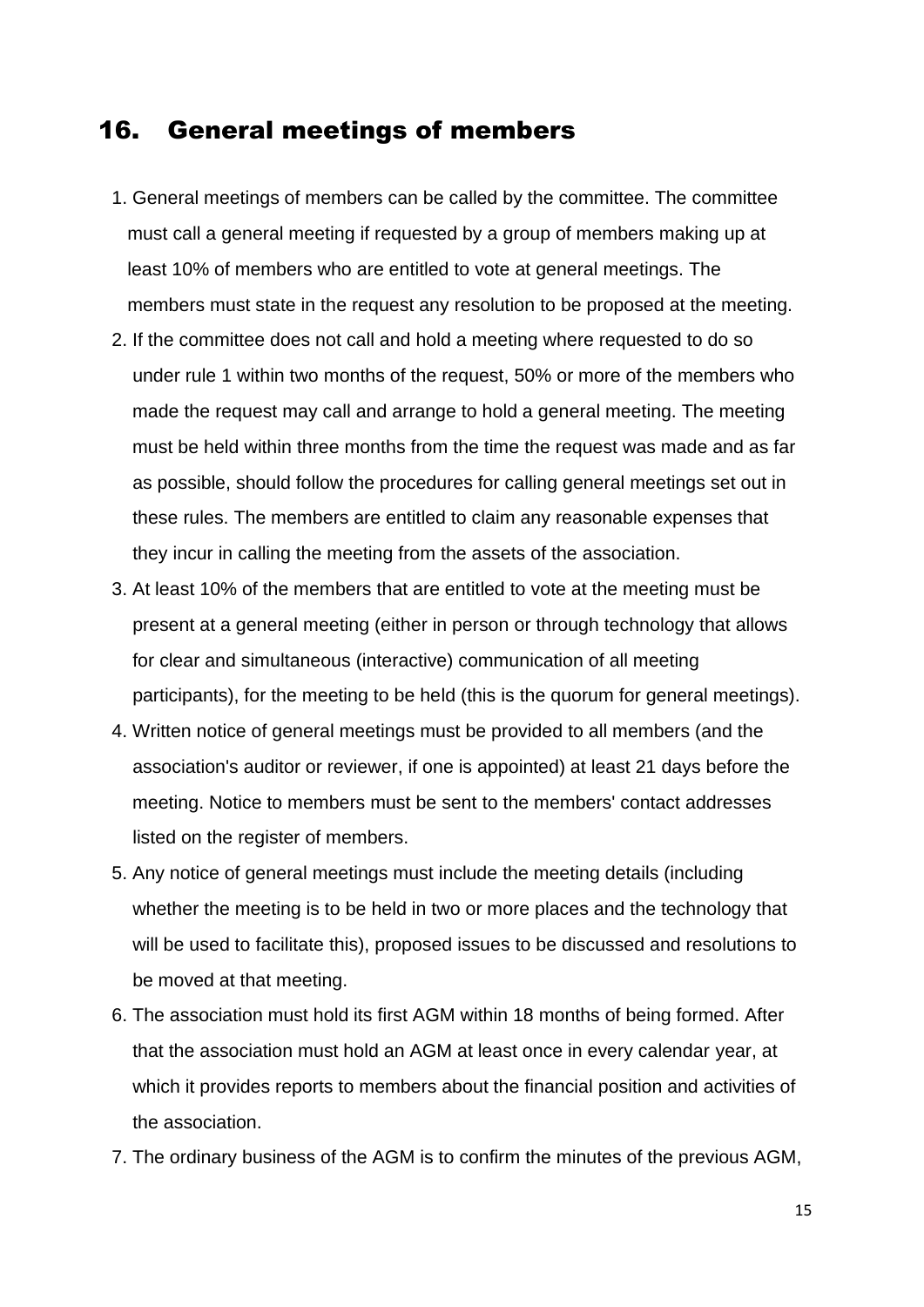receive reports and statements on the previous financial year, and elect committee members. The notice of the AGM must include any special business or resolutions to be considered.

- 8. A group of at least 10% of members who are eligible to vote at a general meeting can propose resolutions to be voted on at a general meeting by writing to the committee advising them of the proposed resolutions, so long as requirements to notify members of the resolutions prior to the general meeting can be met, which will depend on the type of resolution proposed.
- 9. Any resolution proposed under rule 18.8 must be considered at the next general meeting held no more than two months after the date the committee is notified of the request to present a resolution to members. This rule does not limit any other right that a member has to propose a resolution at a general meeting.
- 10. The Chair (see rule 15.6 and 15.7) will chair general meetings. If the Chair does not attend, the members at the meeting can choose another committee member to be the Chair for that meeting. The Chair is responsible for the conduct of the general meeting, and for this purpose must give members a reasonable opportunity to make comments and ask questions (including to the auditor or reviewer (if any)).
- 11. Each member has one vote.
- 12. A resolution (other than a special resolution) is passed if more than half of the members present at a general meeting vote in favour of the resolution.
- 13. Votes may be held by a show of hands or written ballot, or another method that the Chair decides is fair and reasonable in the circumstances. If a vote is held initially by show of hands, any member can request a vote be held again by written ballot. If a vote of the members is tied, the Chair of the meeting does not have an additional, deciding vote and shall declare that the motion has failed.
- 14. The Chair can adjourn the meeting if there are not enough members at the meeting (a quorum - see rule 18.3) within 30 minutes of the meeting start time, or if there is not enough time at a meeting to consider all business. A new notice must be sent to members for the adjourned meeting (but does not have to comply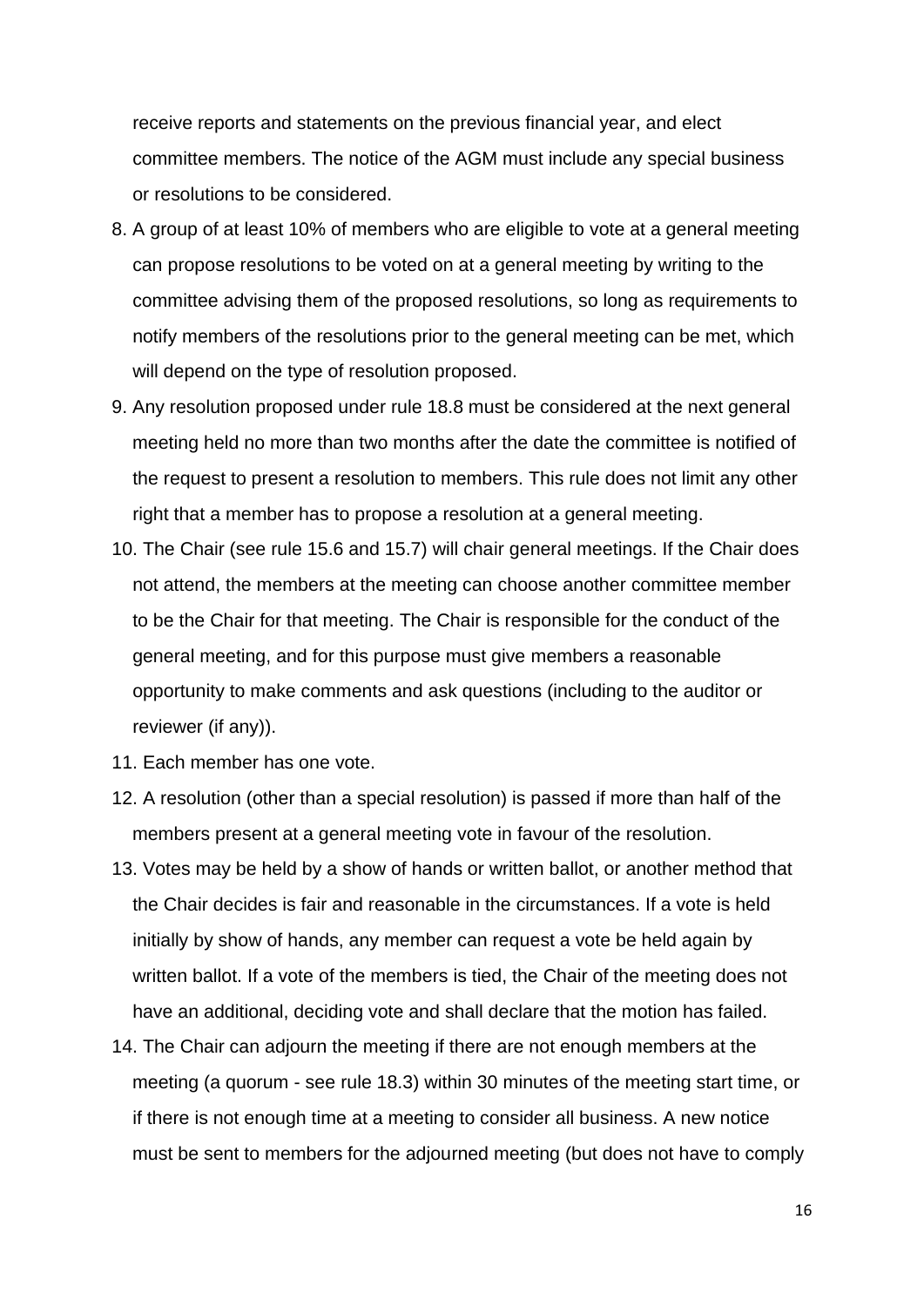with time for notice requirements, unless the adjourned meeting is more than 21 days after the original meeting date). Only unfinished business may be dealt with at a resumed meeting. The Chair must adjourn the meeting if a majority of members entitled to vote at the meeting direct the Chair to do so.

15. On a show of hands, the Chair's decision is conclusive evidence of the result of the vote.

16. The Chair and the meeting minutes do not need to state the number or proportion

of the votes in favour or against on a show of hands.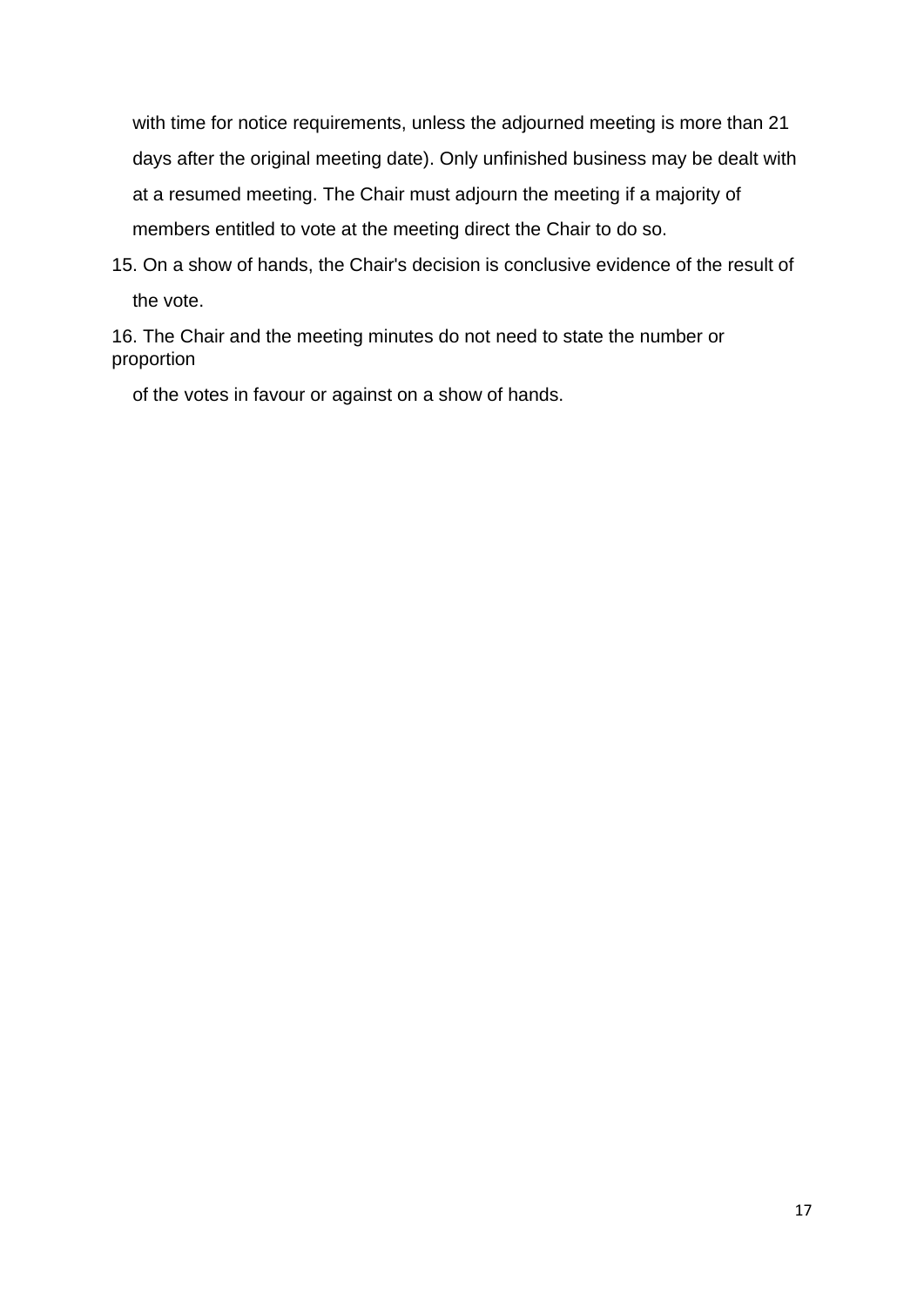#### <span id="page-17-0"></span>17. Dispute resolution process

- If there is a dispute between a member or committee member and:
- one or more members
- 2. the parties involved must first attempt to resolve the dispute between themselves within a period of at least 14 days from the date the dispute is known to all parties involved.
- 3. If the dispute cannot be resolved between the people involved, the committee must be notified, and a dispute resolution process must be put in place by the committee. The committee may develop a policy regarding dispute resolution.
- 4. A dispute resolution process must allow each party a reasonable opportunity to be heard and/or submit arguments in writing, and should first attempt to resolve the dispute by the parties reaching agreement. If agreement cannot be reached, the committee may appoint an unbiased person to decide the outcome of the dispute. The unbiased person may be a member, non-member or professional mediator who is not connected with the dispute or the people involved in it.

#### <span id="page-17-1"></span>18. Discipline members

- 1. The committee can take disciplinary action against a member of the association if it considers the member has breached these rules or if the member's behaviour is causing (or has caused) damage or harm to the association. The committee must follow a disciplinary process in accordance with rule 17.4. The committee may choose to adopt a more detailed discipline policy, dealing with issues such as rights to appeal.
- 2. Disciplinary action can include warning a member, or suspending or cancelling the member's membership. It cannot include a fine. Membership cannot be suspended for more than 12 months.
- 3. The committee must write to the member to tell them why they propose to take disciplinary action.
- 4. The committee must arrange a disciplinary procedure that meets these